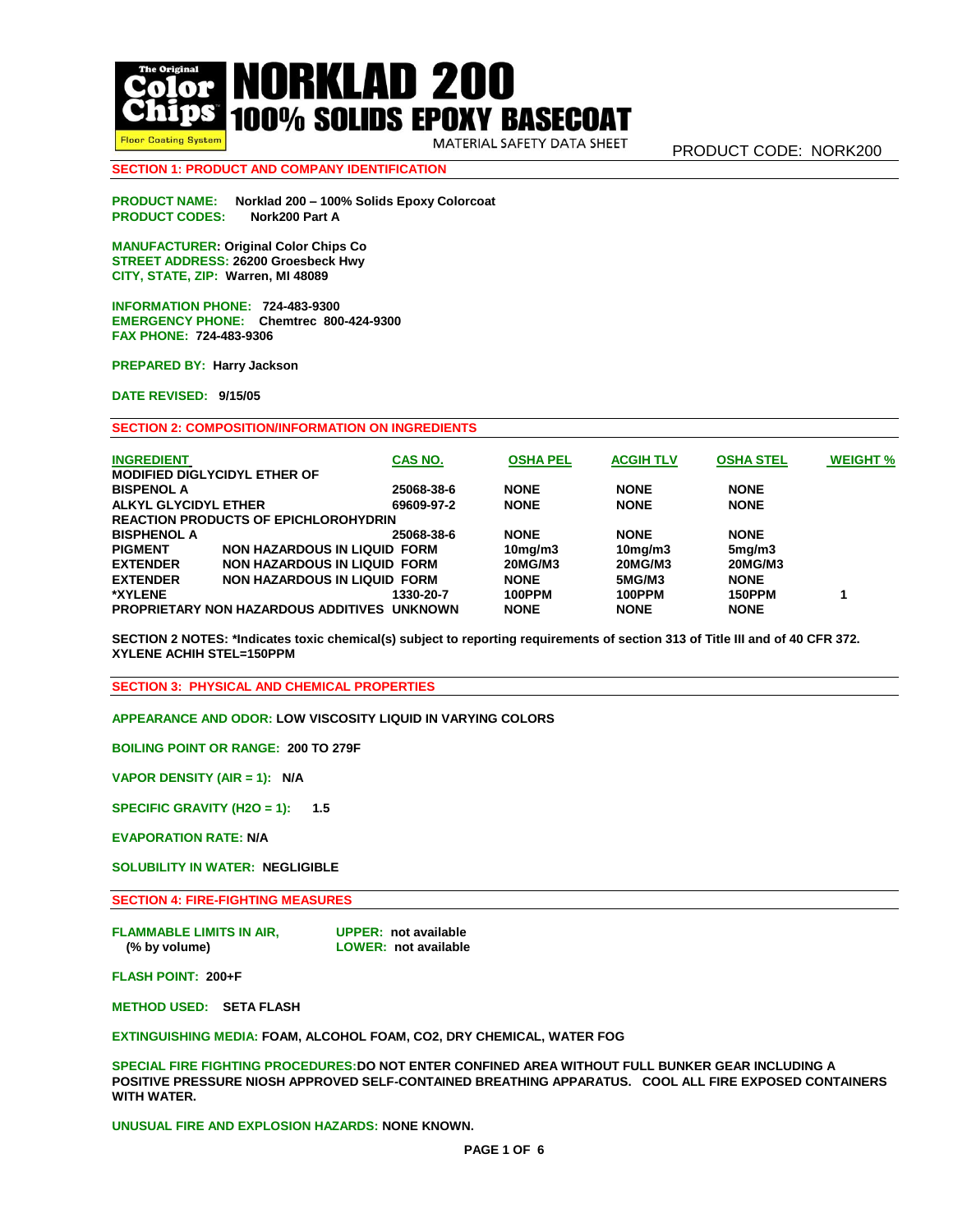

MATERIAL SAFETY DATA SHEET

PRODUCT CODE: NORK200

# **SECTION 5: STABILITY AND REACTIVITY**

## **STABILITY: STABLE**

**CONDITIONS TO AVOID (STABILITY): AVOID EXCESSIVE HEAT OR OPEN FLAMES.**

**INCOMPATIBILITY (MATERIAL TO AVOID): CAN REACT VIGOROUSLY WITH STRONG OXIDIZING AGENTS AND STRONG LEWIS ACIDS OR MINERAL ACIDS.**

**HAZARDOUS DECOMPOSITION OR BY-PRODUCTS: CO2, ALDEHYDES, ACIDS. REACTION WITH SOME CURING AGENTS CAN GENERATE LARGE AMOUNTS OF HEAT. HAZARDOUS POLYMERIZATION: WILL NOT OCCUR.**

## **SECTION 6: HAZARDS IDENTIFICATION**

**HMIS HAZARD CLASSIFICATION**

**REACTIVITY: 0 PERSONAL PROTECTIVE EQUIPMENT: G** 

# **POTENTIAL HEALTH EFFECTS**

**EYES: MAY CAUSE IRRITATION BUT NO CORNEAL INJURY IS LIKELY.** 

**SKIN:**

**MAY CAUSE IRRITATION OR ALLERGIC SKIN RESPONSE.**

#### **INGESTION:**

**THIS MATERIAL HAS A PROBABLE LOW ACUTE ORAL TOXICITY.** 

#### **INHALATION:**

**NO GUIDE FOR CONTROL KNOWN, HOWEVER, EXPOSURE TO HEATED VAPORS CAN CAUSE IRRITATION TO THE NOSE, THROAT OR MUCOUS MEMBRANES..** 

# **HEALTH HAZARDS (ACUTE AND CHRONIC):**

**EPOXY RESINS CAN CAUSE SENSITIZATION BY EXPOSURE THROUGH CONTACT OR HIGH CONCENTRATION OF VAPOR. EYES: INJURY IF UNLIKELY BUT STAIN FOR EVIDENCE OF CORNEAL INJURY.**

**MEDICAL CONDITIONS GENERALLY AGGRAVATED BY EXPOSURE: RESPIRATORY CONDITIONS OR OTHER ALLERGIC AILMENTS.**

**CARCINOGENICITY OSHA: NO NTP: NO IARC: NO ADDITIONAL CARCINOGENICITY INFORMATION: NO LISTED INGREDIENTS OF THIS PRODUCT ARE REGULATED AS CARCINOGENS.** 

## **SECTION 7: FIRST AID MEASURES**

**EYES:**

**FLUSH EYES WITH WATER FOR AT LEAST FIFTEEN MINUTES AND CONSULT A PHYSICIAN. SKIN: SKIN CONTACT WILL NORMALLY CAUSE NO MORE THAN IRRITATION BUT WASH AFFECTED AREA WITH SOAP AND WATER AND REMOVE CONTAMINATED CLOTHING PROMPTLY. INGESTION: LOW IN TOXICITY, INDUCE VOMITING ONLY IF LARGE AMOUNTS OF MATERIAL ARE INGESTED, AND OTHERWISE DO NOT INDUCE VOMITING. IN EITHER CASE CONSULT WITH A PHYSICIAN. INHALATION: REMOVE VICTIM TO FRESH AIR AND ADMINISTER OXYGEN IF NECESSARY.**

**NOTES TO PHYSICIANS OR FIRST AID PROVIDERS:**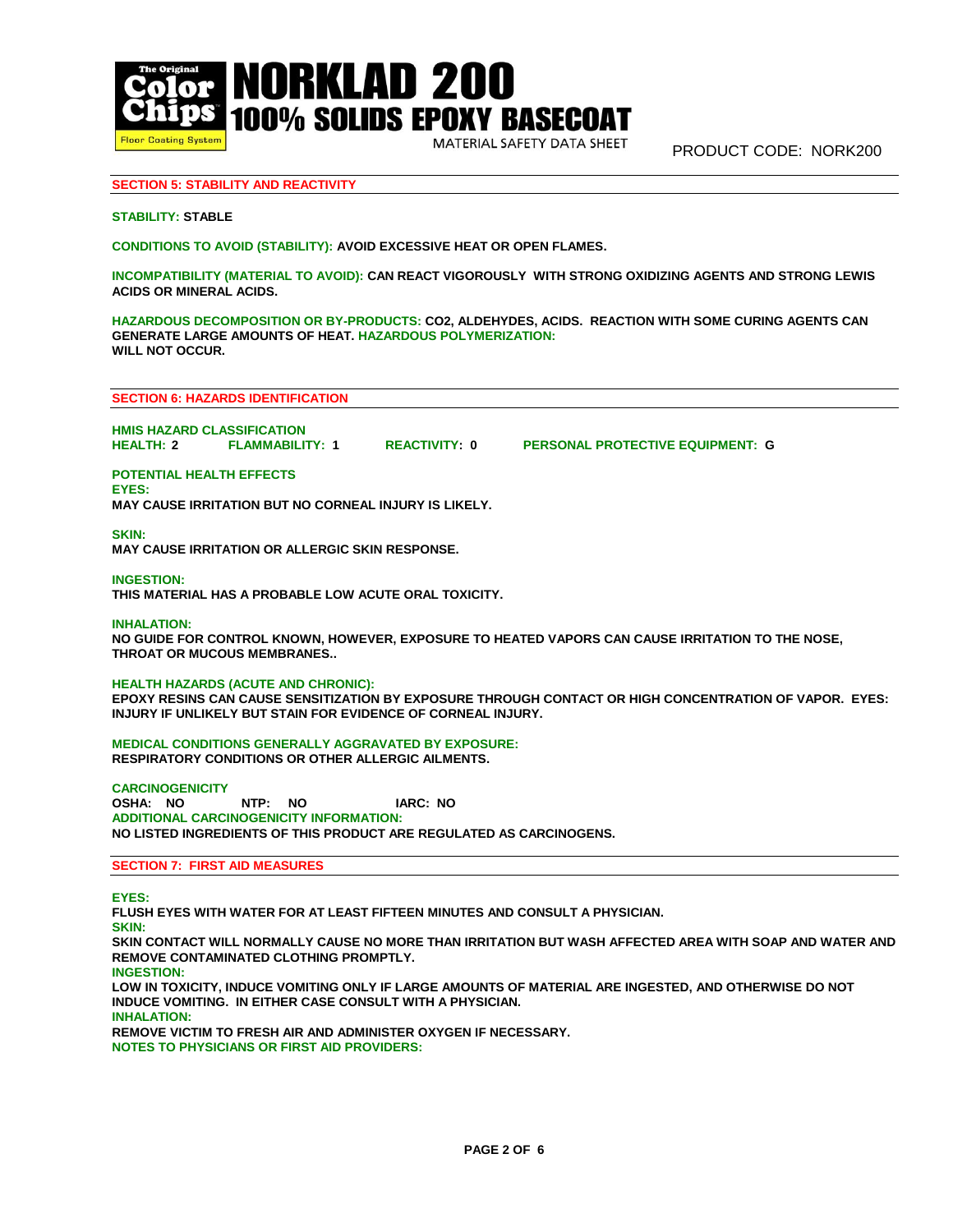

MATERIAL SAFETY DATA SHEET

PRODUCT CODE: NORK200

# **SECTION 8: RELEASE MEASURES**

## **STEPS TO BE TAKEN IN CASE MATERIAL IS RELEASED OR SPILLED:**

**WEAR RESPIRATOR AND PROTECTIVE CLOTHING. SHUT OFF THE SOURCE AT THE LEAK. REMOVE EXCESS WITH VACUUM TRUCK AND TAKE UP THE REMAINDER WITH AN ABSORBENT SUCH AS CLAY AND PLACE IN DISPOSAL CONTAINERS. FLUSH AREA WITH WATER TO REMOVE RESIDUE.**

## **SECTION 8 NOTES:**

**SECTION 9: WASTE DISPOSAL**

**WASTE DISPOSAL METHOD:. DISPOSE OF THE MATERIAL IN A WASTE DISPOSAL SITE IN ACCORDANCE WITH LOCAL, STATE, AND FEDERAL LAW.** 

**SECTION 10: HANDLING AND STORAGE**

## **PRECAUTIONS TO BE TAKEN IN HANDLING AND STORAGE:**

**STORE IN A COOL DRY PLACE. SEAL ALL PARTIALLY USED CONTAINERS. WASH WITH SOAP AND WATER BEFORE EATING, DRINKING, SMOKING OR USING TOILET FACILITIES. MIXED MATERIALS CONTAIN THE HAZARDS OF ALL THE COMPONENTS, THEREFORE, READ THE MSDS'S OF ALL THE COMPONENTS PRIOR TO USING MATERIAL. PROPERLY LABEL ALL CONTAINERS**

#### **OTHER PRECAUTIONS:**

**AVOID ALL SKIN CONTACT. AVOID BREATHING VAPORS GENERATED FROM THE MATERIAL. OBSERVE CONDITIONS OF GOOD GENERAL HYGIENE AND SAFE WORKING PRACTICES. CONTAMINATED LEATHER ARTICLES CAN NOT BE CLEANED AND MUST BE DISCARDED IF CONTAMINATED WITH THIS PRODUCT. WASH ALL CONTAMINATED CLOTHING PRIOR TO THE REUSE THEREOF**

**SECTION 10 NOTES:** 

**SECTION 11: EXPOSURE CONTROLS/PERSONAL PROTECTION**

**RESPIRATORY PROTECTION: USE A NIOSH APPROVED RESPIRATOR AS REQUIRED TO PREVENT OVER EXPOSURE TO VAPOR IN ACCORDANCE WITH 29 CFR 1910.134. GENERAL EXHAUST IS USUALLY SUFFICIENT IN LIEU OF NIOSH RESPIRATOR VENTILATION : GENERAL EXHAUST IS USUALLY SUFFICIENT TO CONTROL VAPORS AND EXPOSURE HAZARDS PROTECTIVE GLOVES: IMPERVIOUS GLOVES – NEOPRENE OR RUBBER EYE PROTECTION: SPLASH GOGGLES OR GLASSES WITH SIDE SHIELDS. OTHER PROTECTIVE CLOTHING OR EQUIPMENT: WEAR BODY COVERING CLOTHING AND OTHER COVERINGS AS NECESSARY SUCH AS APRON AND APPROPRIATE FOOTWEAR TO AVOID CONTACT WITH MATERIAL. WORK HYGIENIC PRACTICES: OBSERVE GOOD GENERAL HYGIENIC PRACTICES.** 

**SECTION 11 NOTES:** 

# **SECTION 12: DISCLAIMER**

**DISCLAIMER: The information Contained herein is based on the data available and is believed to be accurate, However, the manufacturer makes no warranty expressed or implied regarding the accuracy of this data or the results obtained from the use thereof. Accordingly, we assume no responsibility for injury from the use of this product.**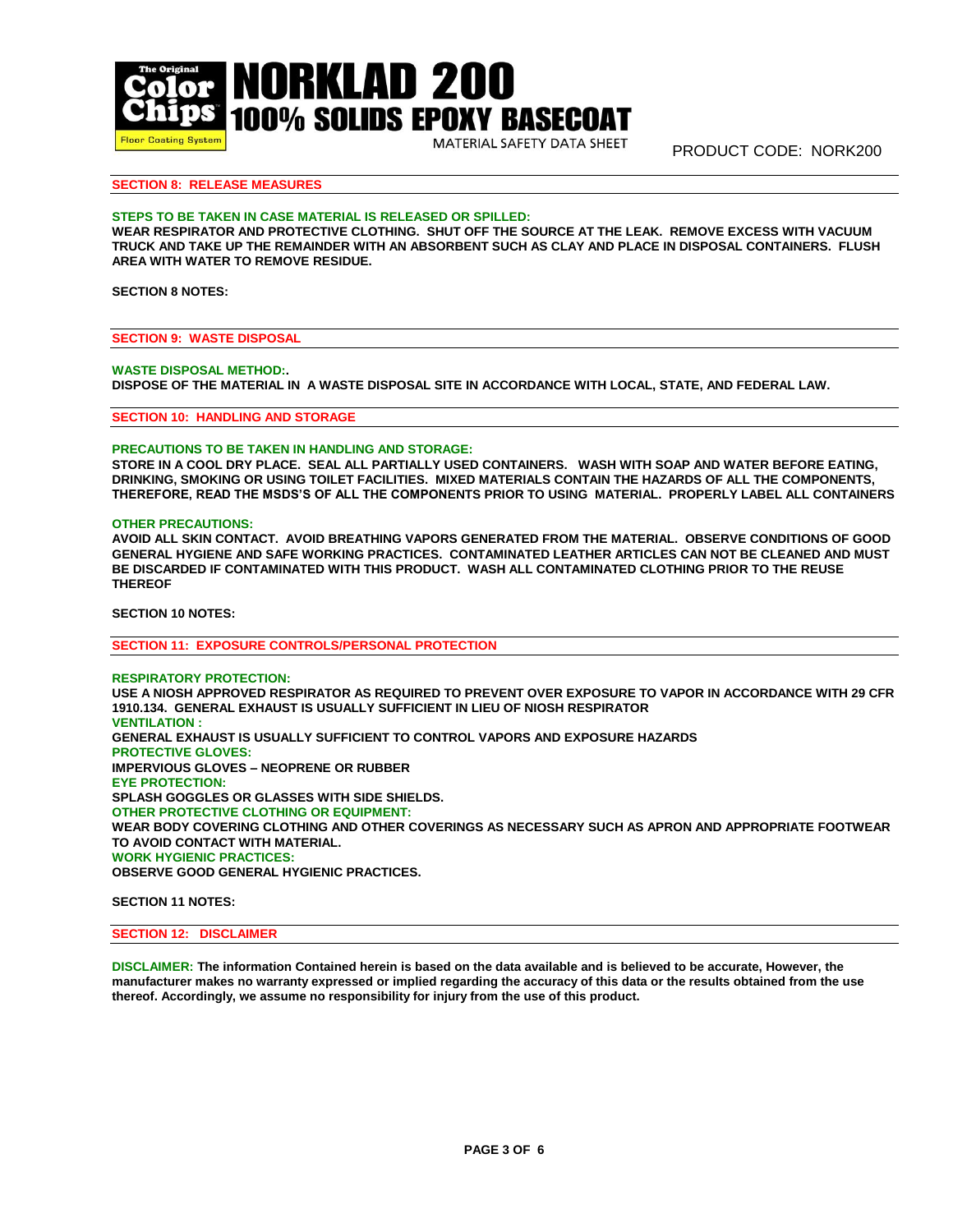

MATERIAL SAFETY DATA SHEET

PRODUCT CODE: NORK200

# **SECTION 1: PRODUCT AND COMPANY IDENTIFICATION**

**PRODUCT NAME: Norklad 200 – 100% Solids Epoxy Colorcoat PRODUCT CODES:** 

**MANUFACTURER: Original Color Chips Co STREET ADDRESS: 26200 Groesbeck Hwy CITY, STATE, ZIP: Warren, MI 48089** 

**INFORMATION PHONE: 724-483-9300 EMERGENCY PHONE: Chemtrec 800-424-9300 FAX PHONE: 724-483-9306** 

**PREPARED BY: Harry Jackson** 

**DATE REVISED: 1/2/05** 

## **SECTION 2: COMPOSITION/INFORMATION ON INGREDIENTS**

| <b>INGREDIENT</b><br><b>BENZYL ALCOHOL</b> | CAS NO.<br>100-51-6 | <b>OSHA PEL</b><br><b>NONE</b> | <b>ACGIH TLV</b><br><b>NONE</b> | <b>OSHA STEL</b><br><b>NONE</b> | <b>WEIGHT %</b> |
|--------------------------------------------|---------------------|--------------------------------|---------------------------------|---------------------------------|-----------------|
| 3-AMINOMETHYL-3.5.5-TRIMETHYL              |                     |                                |                                 |                                 |                 |
| <b>CYCLHEXANE</b>                          | 2855-13-2           | <b>NONE</b>                    | <b>NONE</b>                     | <b>NONE</b>                     |                 |
| <b>NONYL PHENOL</b>                        | 25154-52-3          | <b>NONE</b>                    | <b>NONE</b>                     | <b>NONE</b>                     |                 |

## **SECTION 2 NOTES:**

**\*\*\*No toxic chemical(s) subject to the reporting requirements of section 313 of Title III and of 40 CFR 372 are present.\*\*\***

**SECTION 3: PHYSICAL AND CHEMICAL PROPERTIES**

**APPEARANCE AND ODOR: AMBER CLEAR LIQUID WITH AMINE ODOR**

**BOILING POINT OR RANGE: 401 TO 560F** 

**VAPOR DENSITY (AIR = 1): N/A** 

**SPECIFIC GRAVITY (H2O = 1): 1.0**

**EVAPORATION RATE: N/A** 

**SOLUBILITY IN WATER: NEGLIGIBLE** 

**SECTION 4: FIRE-FIGHTING MEASURES** 

**FLAMMABLE LIMITS IN AIR, UPPER: not available (% by volume) LOWER: not available**

**FLASH POINT: 200+F**

**METHOD USED: SETA FLASH**

**EXTINGUISHING MEDIA: FOAM, ALCOHOL FOAM, CO2, WATER FOG**

**SPECIAL FIRE FIGHTING PROCEDURES:**

**TOXIC FUMES WILL BE EVOLVED WHEN THIS MATERIAL IS INVOLVED IN A FIRE. A SELF-CONTAINED BREATHING APPARATUS SHOULD BE AVAILABLE FOR FIRE FIGHTING. COOL FIRE EXPOSED CONTAINERS WITH WATER.** 

**UNUSUAL FIRE AND EXPLOSION HAZARDS: NONE KNOWN.**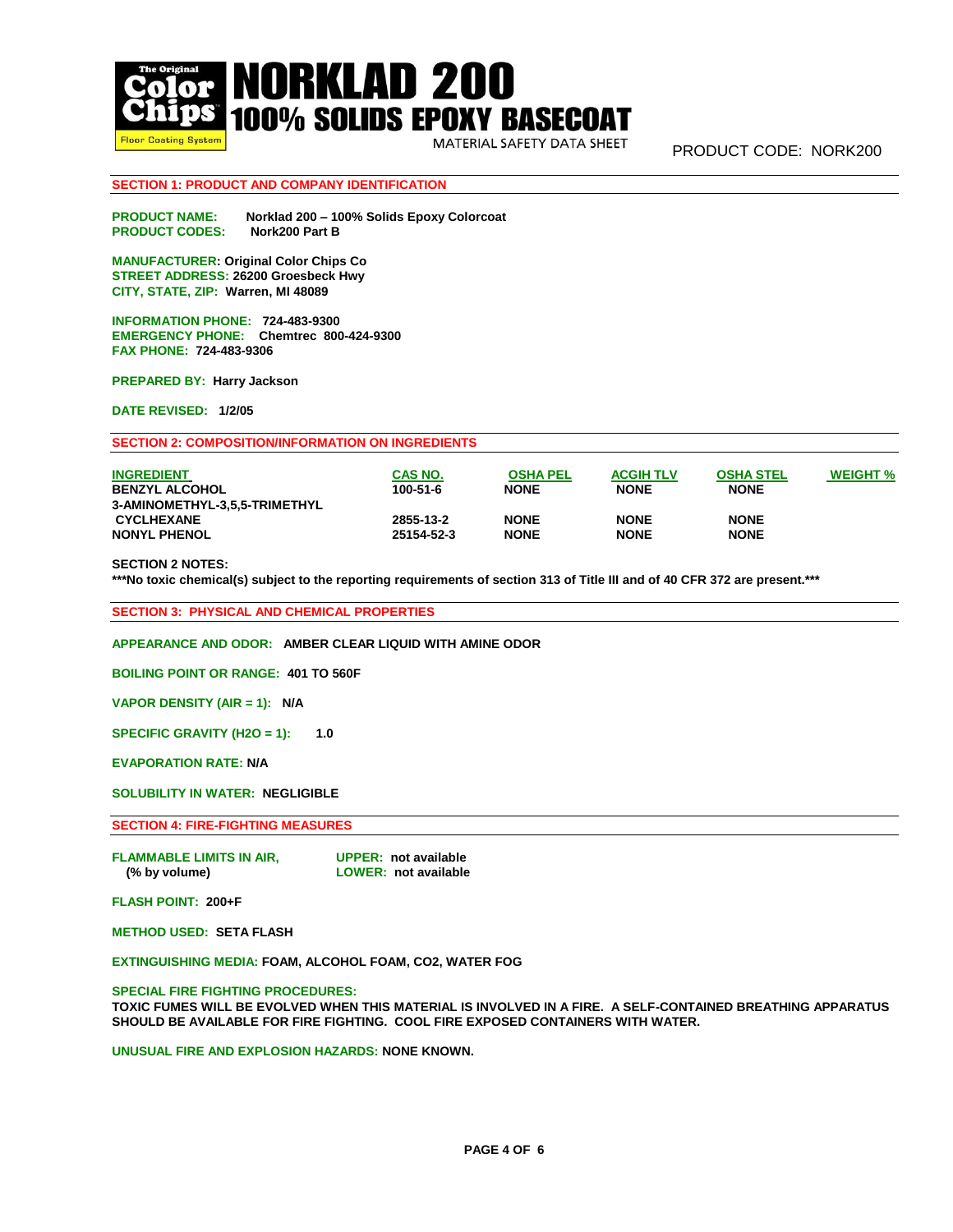

MATERIAL SAFETY DATA SHEET

# **SECTION 5: STABILITY AND REACTIVITY**

# **STABILITY: STABLE**

**CONDITIONS TO AVOID (STABILITY): AVOID CONTACT WITH OPEN FLAMES AND ALL SOURCES OF IGNITIONS AND SPARKS.**

**INCOMPATIBILITY (MATERIAL TO AVOID): AVOID CONTACT WITH STRONG OXIDIZING AGENTS MINERAL ACIDS AND EPOXY RESINS IN UNCONTROLLED AMOUNTS.**

**HAZARDOUS DECOMPOSITION OR BY-PRODUCTS: CO, CO2, NOX**

**HAZARDOUS POLYMERIZATION: WILL NOT OCCUR.**

**SECTION 5 NOTES:** 

**SECTION 6: HAZARDS IDENTIFICATION**

**HMIS HAZARD CLASSIFICATION HEALTH: 2 FLAMMABILITY: 1 REACTIVITY: 0 PERSONAL PROTECTIVE EQUIPMENT: G**

**POTENTIAL HEALTH EFFECTS**

**EYES: WILL CAUSE BURNS TO EYES. HIGH VAPOR CONCENTRATIONS CAN CAUSE SEVERE IRRITATION TO THE EYES. SKIN: WILL CAUSE BURNS TO THE SKIN INGESTION: LIQUID CAN CAUSE SEVERE DAMAGE TO MUCOUS MEMBRANES IF SWALLOWED. INHALATION: HIGH CONCENTRATIONS OF VAPOR CAN CAUSE IRRITATION TO THE RESPIRATORY TRACT, NAUSEA, AND DIZZINESS. HEALTH HAZARDS (ACUTE AND CHRONIC): PROLONGED OR REPEATED EXPOSURE MAY CAUSE ASTHMA AND SKIN SENSITIZATION OR OTHER ALLERGIC RESPONSES. MEDICAL CONDITIONS GENERALLY AGGRAVATED BY EXPOSURE: RESPIRATORY CONDITIONS OR OTHER ALLERGIC AILMENTS. CARCINOGENICITY OSHA: NO NTP: NO IARC: NO ADDITIONAL CARCINOGENICITY INFORMATION: NO LISTED INGREDIENTS OF THIS PRODUCT ARE REGULATED AS CARCINOGENS.** 

#### **SECTION 7: FIRST AID MEASURES**

#### **EYES:**

**FLUSH EYES WITH WATER FOR AT LEAST FIFTEEN MINUTES WHILE LIFTING UPPER AND LOWER LIDS. GET IMMEDIATE MEDICAL ASSISTANCE.** 

**SKIN:**

**FLUSH SKIN WITH WATER FOR AT LEAST 15 MINUTES AND REMOVE ALL CONTAMINATED CLOTHING IMMEDIATELY. GET MEDICAL ATTENTION IF REDDENING OR SWELLING OCCURS.**

#### **INGESTION:**

**DO NOT INDUCE VOMITING. DILUTE BY GIVING WATER OR MILK TO DRINK IF VICTIM IS CONSCIOUS. GET MEDICAL ATTENTION IMMEDIATELY.**

#### **INHALATION:**

**REMOVE VICTIM TO FRESH AIR AND ADMINISTER OXYGEN IF NECESSARY.**

**SECTION 8: RELEASE MEASURES**

#### **STEPS TO BE TAKEN IN CASE MATERIAL IS RELEASED OR SPILLED:**

**AVOID CONTACT WITH MATERIAL. WEAR THE APPROPRIATE SAFETY EQUIPMENT. STOP SPILL AT SOURCE, DYKE AREA TO PREVENT SPREADING. PUMP LIQUID TO SALVAGE TANK. TAKE UP REMAINDER WITH CLAY OR OTHER ABSORBENT AND PLACE IN DISPOSAL CONTAINERS. SECTION 8 NOTES:**